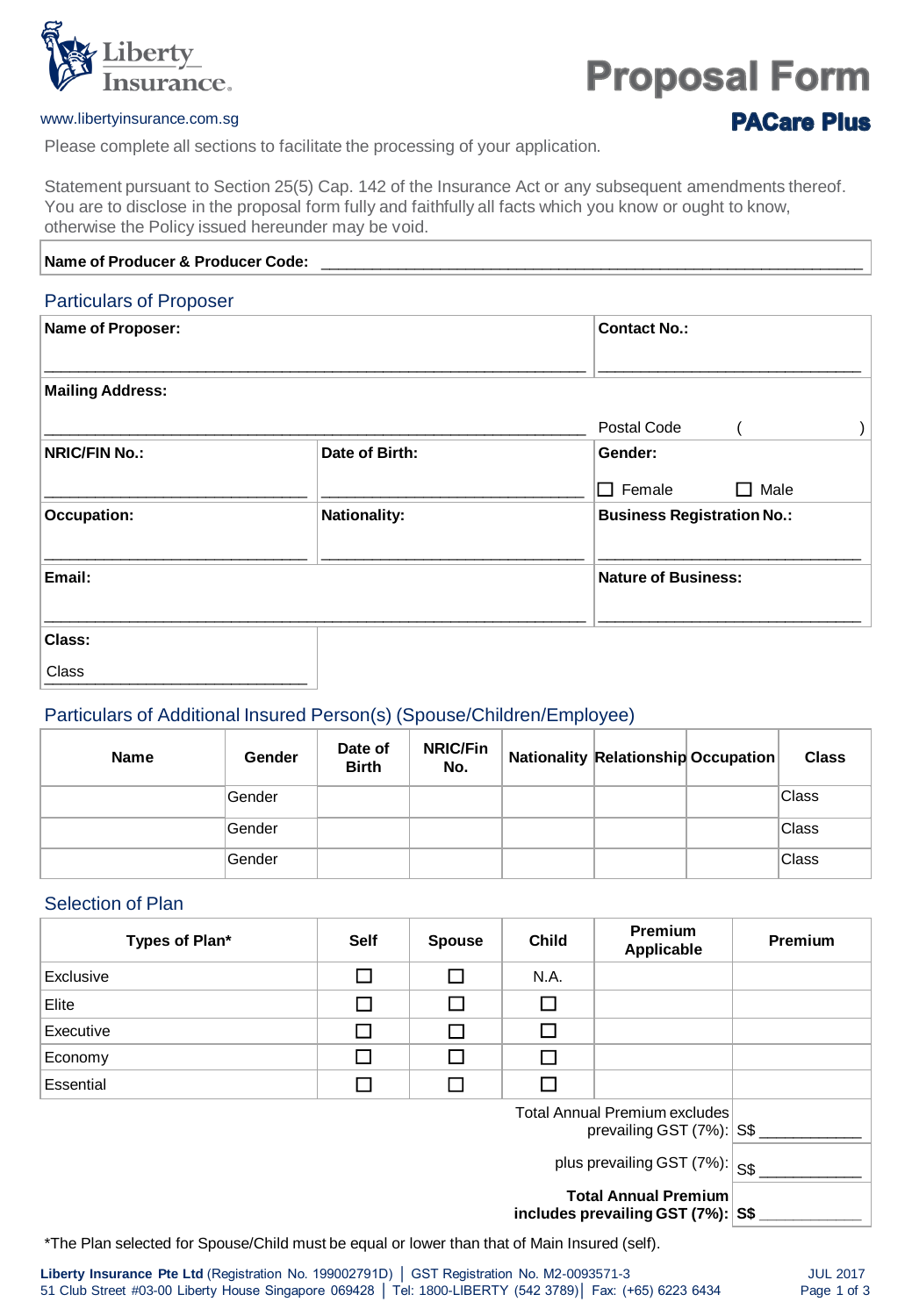# **PACare Plus**

#### Name of Proposer:

## Annual Premium

| <b>Adult Premium</b><br><b>Exclusive</b>                                                     |        |           | <b>Elite</b> | <b>Executive</b> | Economy   | <b>Essential</b> |
|----------------------------------------------------------------------------------------------|--------|-----------|--------------|------------------|-----------|------------------|
|                                                                                              | Self   | S\$695.50 | S\$481.50    | S\$342.40        | S\$201.16 | S\$128.40        |
| Class 1                                                                                      | Spouse | S\$660.19 | S\$456.89    | S\$325.28        | S\$191.53 | S\$121.98        |
| Class 2                                                                                      | Self   | S\$903.08 | S\$613.11    | S\$436.56        | S\$245.03 | S\$155.15        |
|                                                                                              | Spouse | S\$858.14 | S\$582.08    | S\$415.16        | S\$232.19 | S\$147.66        |
|                                                                                              | Self   | N.A.      | N.A.         | N.A.             | S\$323.14 | S\$182.97        |
| Class 3                                                                                      | Spouse | N.A.      | N.A.         | N.A.             | S\$307.09 | S\$173.34        |
| <b>Child premium</b><br>for 50% coverage                                                     |        |           |              |                  |           |                  |
| 50% of Sum<br>N.A.<br>S\$299.60<br>S\$200.09<br>S\$112.35<br>Insured From<br>Section 1 to 19 |        |           |              | S\$70.62         |           |                  |
| <b>Period of Insurance:</b>                                                                  |        |           |              |                  |           |                  |
| From<br>To                                                                                   |        |           |              |                  |           |                  |

## Other Information

| 1. Does your occupation fall within any of the Decline or Referred Risks?                                                                                      | Yes                   | ┓<br>No   |
|----------------------------------------------------------------------------------------------------------------------------------------------------------------|-----------------------|-----------|
| 2. Do you engage in any sports/activities which are excluded by the<br>policy?                                                                                 | Yes                   | $\Box$ No |
| 3. Do you suffer from any disease, physical defect or infirmity?                                                                                               | Yes<br>$\blacksquare$ | $\Box$ No |
| 4. Do you have any other personal accident insurance?<br>If Yes, what is the sum insured:                                                                      | Yes                   | $\Box$ No |
| 5. Have you ever made a claim against any insurer in respect of any bodily $\Box$ Yes<br>injury?                                                               |                       | $\Box$ No |
| 6. Has any application made by you for life or accident insurance been<br>declined, canceled or renewal refused or subject to special terms and<br>conditions? | <b>Yes</b>            | $\Box$ No |
| If any of the above answers is Yes, please provide details.                                                                                                    |                       |           |

# Mode of Payment

| $\Box$ Cash<br>$\Box$ Check <sup>1</sup><br>$\Box$ Credit Card      | Bank:<br><b>Type of Credit Card</b>                              | Check No.: |
|---------------------------------------------------------------------|------------------------------------------------------------------|------------|
| $\Box$ Full Payment                                                 |                                                                  |            |
| $\Box$ 0% Interest Instalment Plan <sup>2</sup>                     | Premium S\$500 and above: Participating Bank - Instalment Period |            |
| II. Premium below S\$500:<br>(subject to minimum<br>premium S\$100) | Participating Bank - Instalment Period                           |            |